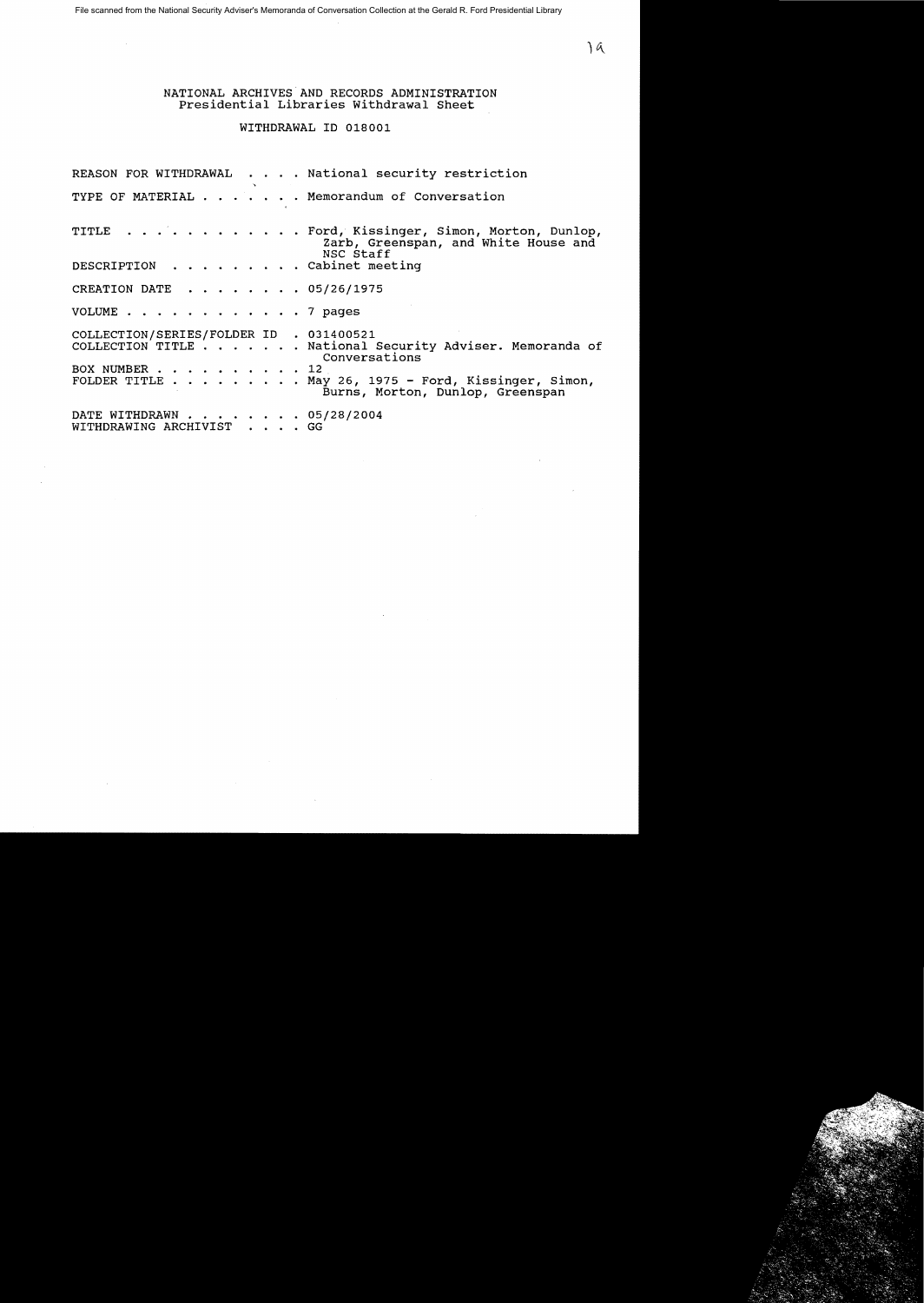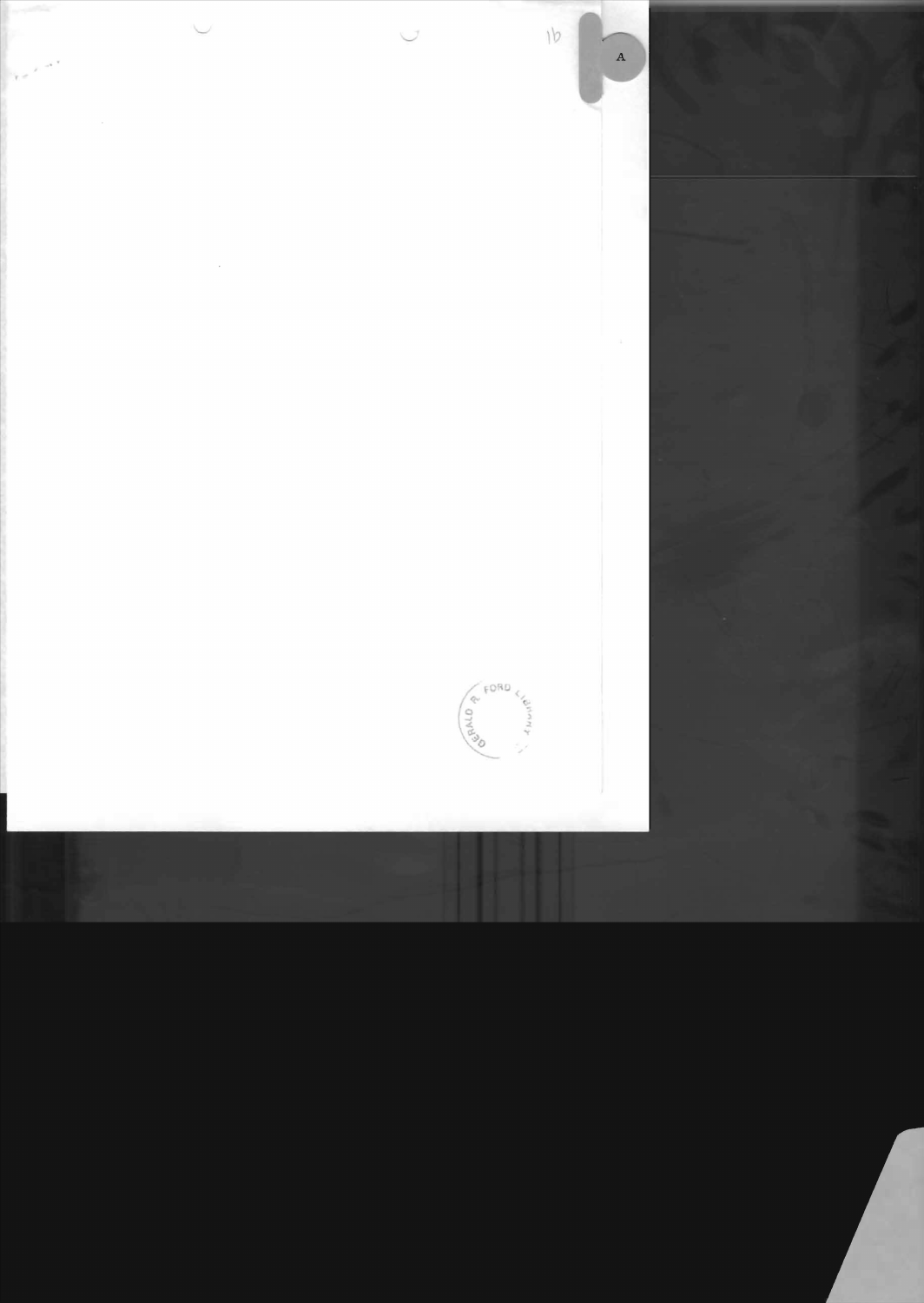$C$ THE WHITE HOUSE **WASHINGTON**  $2 + 7 - 75$ Mas Davis: I have Hak chroncy.<br>You your you was ding. - Karhy  $\bar{\mathcal{A}}$  $\frac{1}{\sqrt{2}}$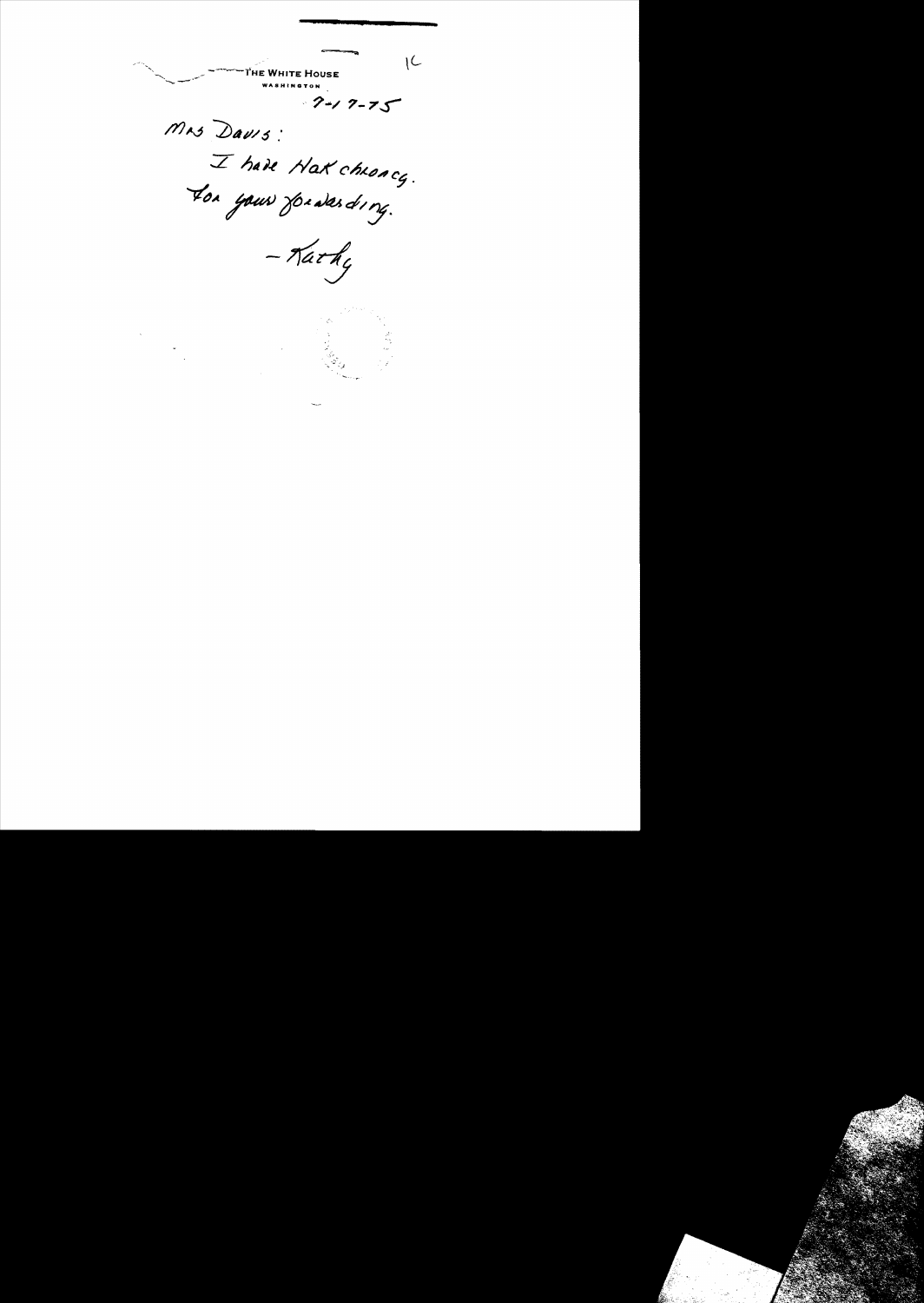MEMORANDUM 4170X

## NATIONAL SECURITY COUNCIL

June 17, 1975

e INFORMATION

MEMORANDUM FOR: GENERAL SCOWCROFT

FROM: ROBERT HORMATS  $\mathcal{R}$ H

SUBJECT: Memcon of Cabinet Meeting on US Policy toward Developing Countries and the "New International Economic Order"

Attached is the memorandum of conversation of the Cabinet meeting on US policy toward the developing countries and the "New International Economic Order, "held Monday, May 26.

## RE COMMENDATION:

That you approve the memorandum of conversation at Tab A for the President's files.

Approve Disapprove

That you indicate further distribution, if any.